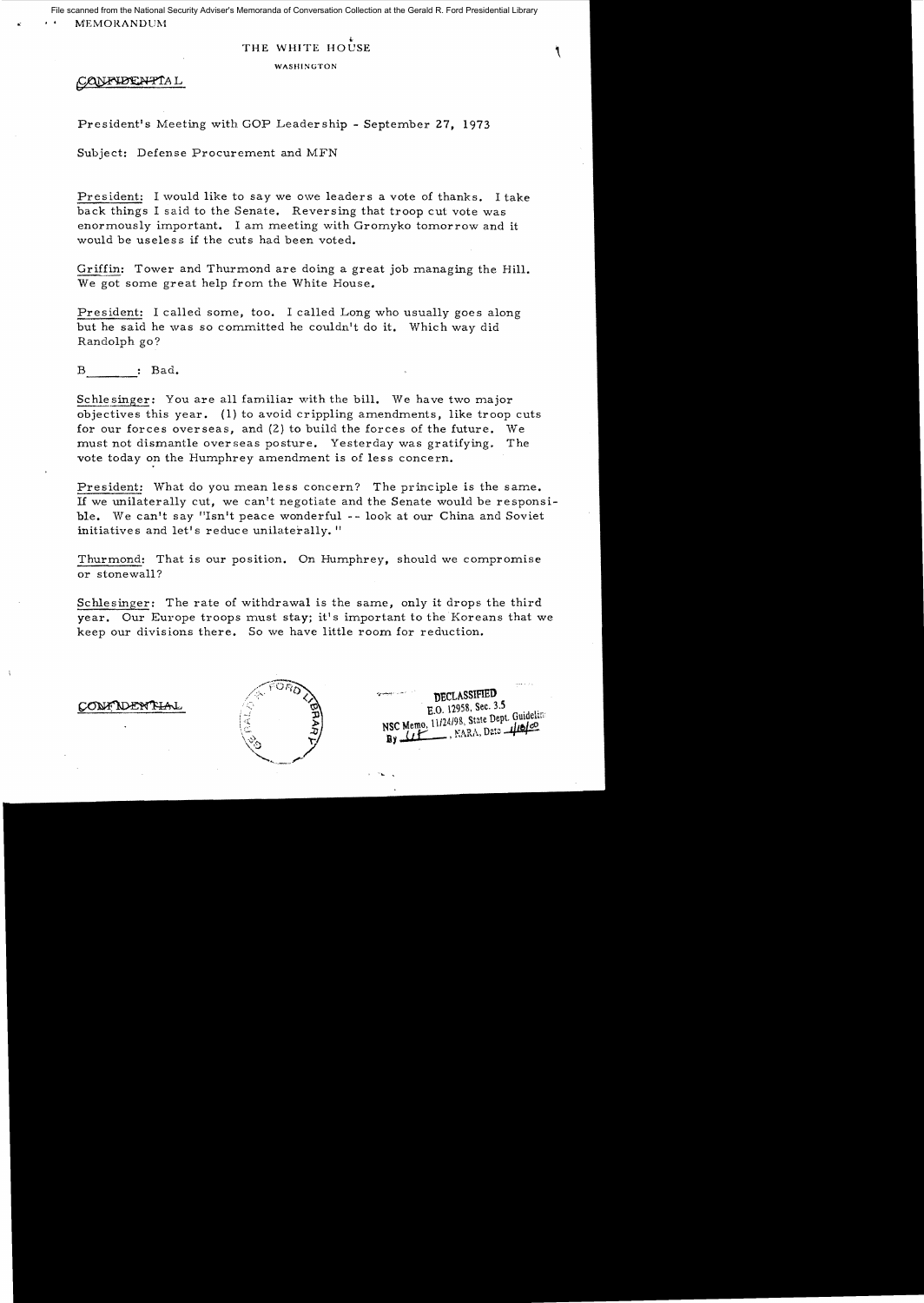# PARAHILA

Kissinger: We are proposing 10-15% mutual reductions in Europe. You may say even that is disadvantages. If we cut unilaterally it is a disaster. Whether it's 40% over three years or 25% over two years is irrelevant. It will ruin negotiations in Europe. If it's done in Asia it would have a serious effect on the Japanese and the Chinese.

President: The most serious effect is on the Chinese.

Tower: All these points have been made and that military force is a tool of diplomacy.

President: Who has been withdrawing forces? I know who sent them there the Democrats, in Southeast Asia and Korea. We have brought home 500,000 from Southeast Asia and 100,000 from elsewhere, and eliminated the draft. The Democrats brought the war; we brought peace. If they want it dirty we can play it.

Thurmond: Better precise arguments and not jump on the Democrats.

President: The road to peace is not bug-out. The road to war is to be weak so we aren't respected. If we are weak, the Chinese will desert us, the Japanese, etc.

Let's make it clear we brought the troops home, we are working for offset, etc. Are we going to have a mutual reduction hopefully bringing peace to the world? We can't do it if we reduce unilaterally.

Anybody who votes to make the U. S. weaker is voting for war.

Look at the intelligence. The Soviets are going all out. Make appeal on the basis of peace.

Tower: We have made it. Now we need backroom persuasion.

Griffin: We shouldn't overlook that yesterday Brooke, Case, Javits and Percy were with us.

President: Take Javits. A vote for Israel in the Senate is always 80 - 20. Those who would be in the biggest trouble if we reduced in Europe would be the Israelis. If we hadn't had NATO and the Sixth Fleet in the Jordan crisis, we couldn't have saved the situation.

### CONFIDEMY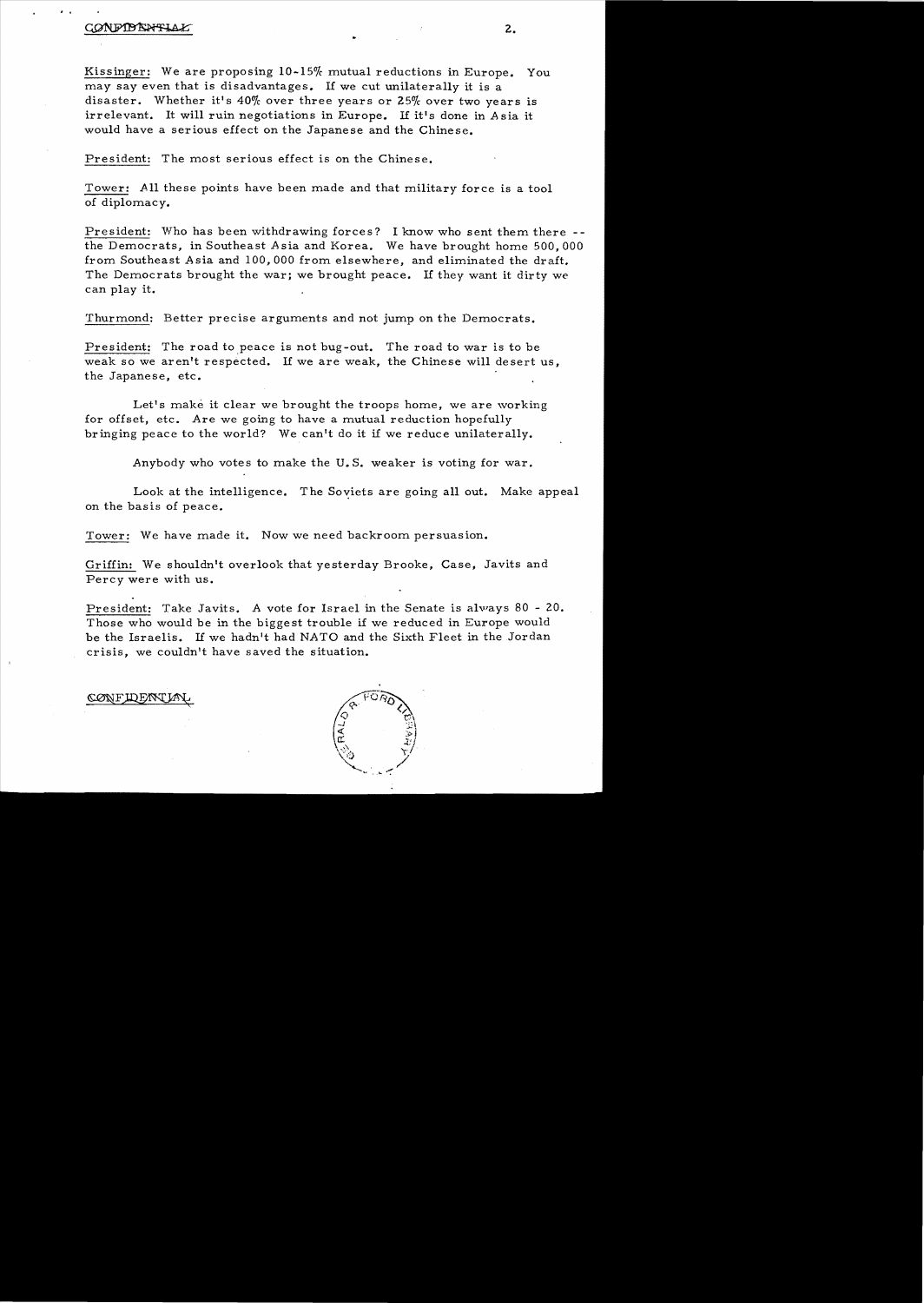# CONFIDENTAL 3.

Kissinger: Without NATO we wouldn't have had a plausible deterrent in the Jordanian crisis.

President: The basic que stion is whether we will have the strength to negotiate reductions and bring peace. Our goal is to get reductions, peace, and bring the troops home.

I am meeting with Kirk. He's a nice guy but he thinks the answer to peace is to give everyone another bowl of rice. Why did we die in World War II, in Korea, Vietnam? Only to bring peace -- not for aggrandizement. Who fears the U.S.? No one.

Are we now to take away the impression which we have used and need to build peace?

Schlesinger: Two other points.

MASF is critical. We can live with 1. 3 -- the House figure, but not the \$952 million that came out of committee. South Vietnam will collapse if we don't have it and if Fulbright gets control. We need also support on new weapons.

Thurmond: MASF will be close. Stennis has to help. Fulbright wants to take it away from Stennis.

President: I know what we ask is unpopular, especially for someone who's up for reelection.

We have a game plan and it is working. We made more progress toward peace than any time since 1815. Let's reduce on a sensible basis, not unilaterally.

If there are unilateral cuts, in a few years a President would have' to ask for a mas sive defense budget.

Thurmond. We need Stennis to demand MASF to stay. Can you call Stennis?

President: Yes. I hate to disturb him.

Schlesinger: The Cambodians are doing better than anyone expects. But we need ammunition for Cambodia. I want to let everyone know this.



# CONEXPENTIAL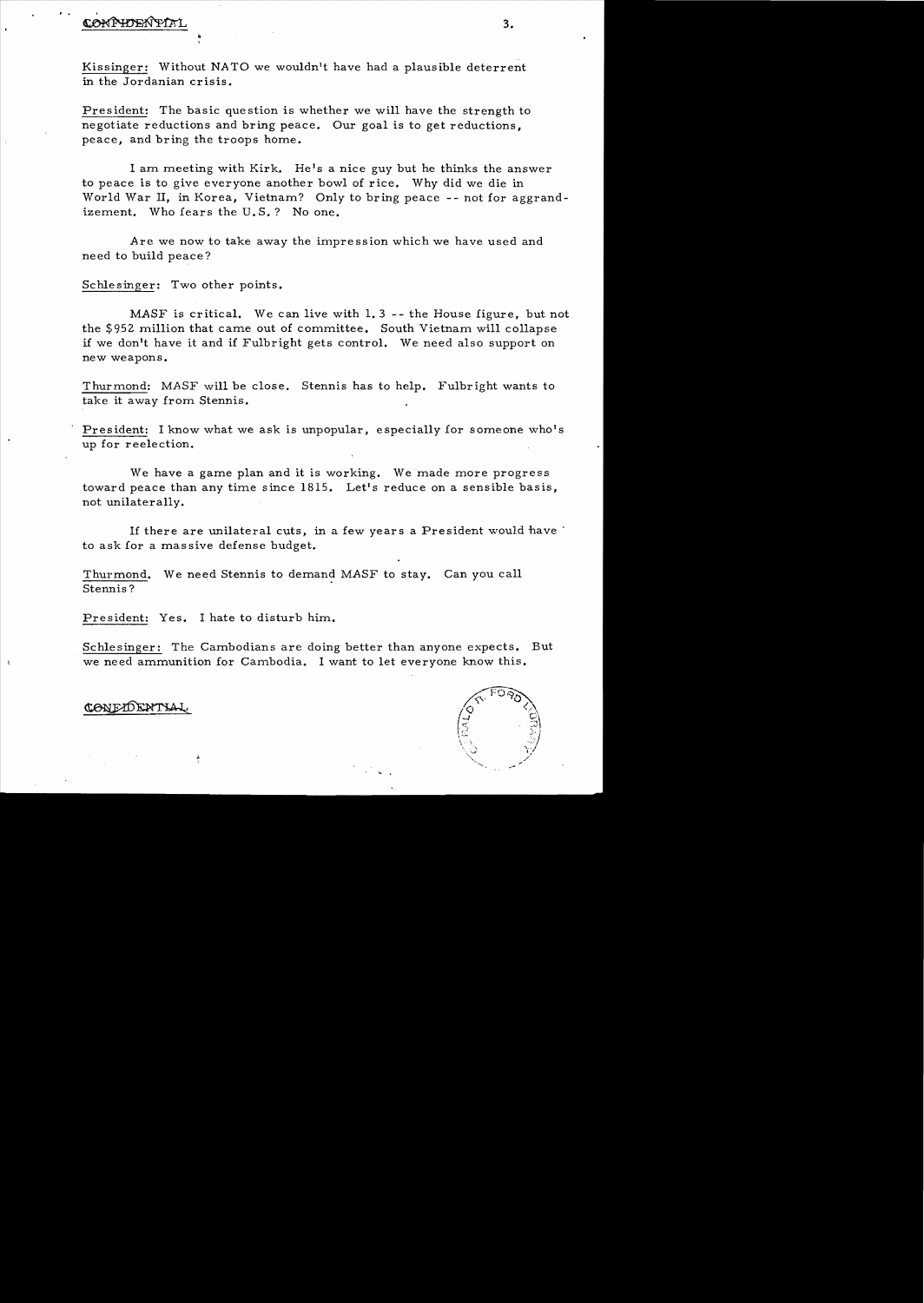# ·. \_ **4.**

President: The Cambodians are doing it on spirit. 1800 teachers have been abducted from the Khmer Krom.

Let's have an early meeting with the Mahon subcommittee.

Kissinger: MFN. Let's put it in perspective. When you came into office you said we would pursue trade only if certain conditions were met. That linkage was universally controversial. Now we are being castigated in just the opposite way. The President invented the idea of getting something for trade.

President: The dominant idea was that trade in itself was good and would leaven Communist societies.

We agree, but just say it is inevitable that politics and economic s go together. The Soviet Union say's trade - - we say MBFR. They say trade - - we say *SA* LT. It's not explicit but implicit.

If there's anyone who is known as opposed to the Communist system, it is me. But you don't change them by isolating ourselves from them.

If liberals want to go back to the Cold War, okay. But then we need a massive increase in the U.S. defense budget. We can't have it both ways.

There has been more Jewish migration from the Soviet Union under our policy than ever before. In China, Downey is out of prison because I went to China.

MFN is tough -- with the Jewish community, with conservatives, and with labor unions. The typical Congressman can get points from all three constituencies. Also there is a tendency of business to say we want projects at all costs -- that hurts.

: The major fight is ahead. 83 Senators and 200 of the old House are for Jackson-Yanik.

President: Jackson is at least consistent.

# CONFIBENTIAL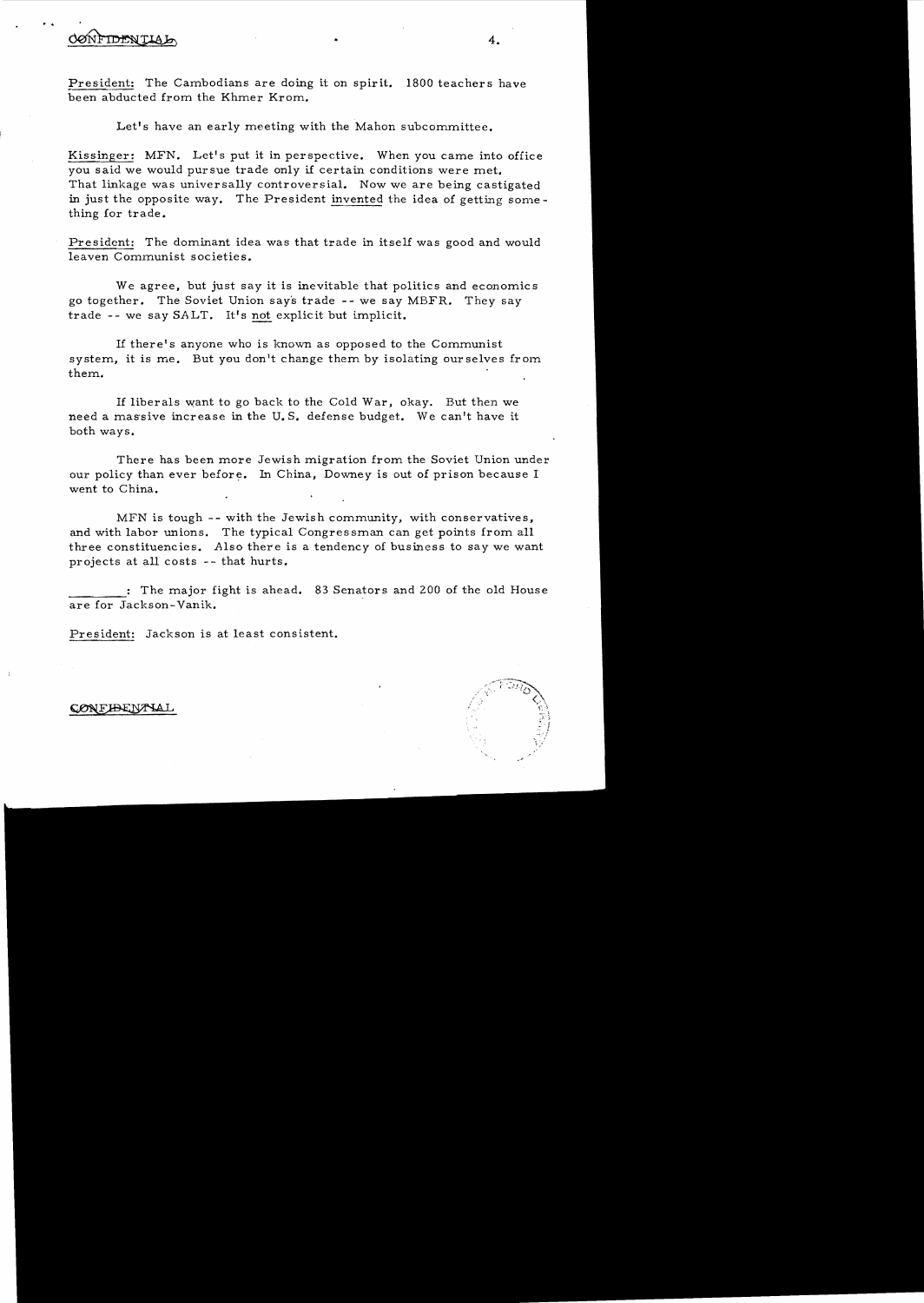# CONFIDENTIA

Kissinger: It is important to understand that trade with the Soviet Union is not important. What is important is they have given in: peace in the Middle East, out of South East *A* sia, Berlin access, and no base in Cuba. Now, when they have performed, we raise this issue? When it is raised, they agree to give us a letter reversing the education tax. Then we raise 710 cases and they act on 410. Now this.

This will be used by Brezhnev's internal opposition. What will we do if we go back to confrontation in Cuba, Berlin, etc.

There is a major effort building to restore full Jackson-Yanik on the floor.

Kissinger: We can live with the general language which gives Congress or the Fresident the right to withdraw it if certain things are not done.

We can work something out if we can get a rule. Albert controls the rules.

Kissinger: We need to maintain the maximum difference in the House and Senate. So we can compromise in Conference.

Maillard: There is tremendous pressure. Everyone who won't join Yanik is accused of anti-Semitism.

The MFN is only one issue in the bill.

Maillard: At what point do we drop the bill and try again?

Kissinger: We are better off without Title V than with Jackson- Yanik. Because of credits.

: Is there an alternative? Long is thinking of sending at least some parts of the Trade Bill to the House.

Could we survive with Jackson- Yanik without credits?

Kissinger: Maybe, but with credits, it would be a disaster.

Maillard: We maybe can get Title V dropped. We can't win a vote on the Jackson-Yanik.



# GONFIDENTIAL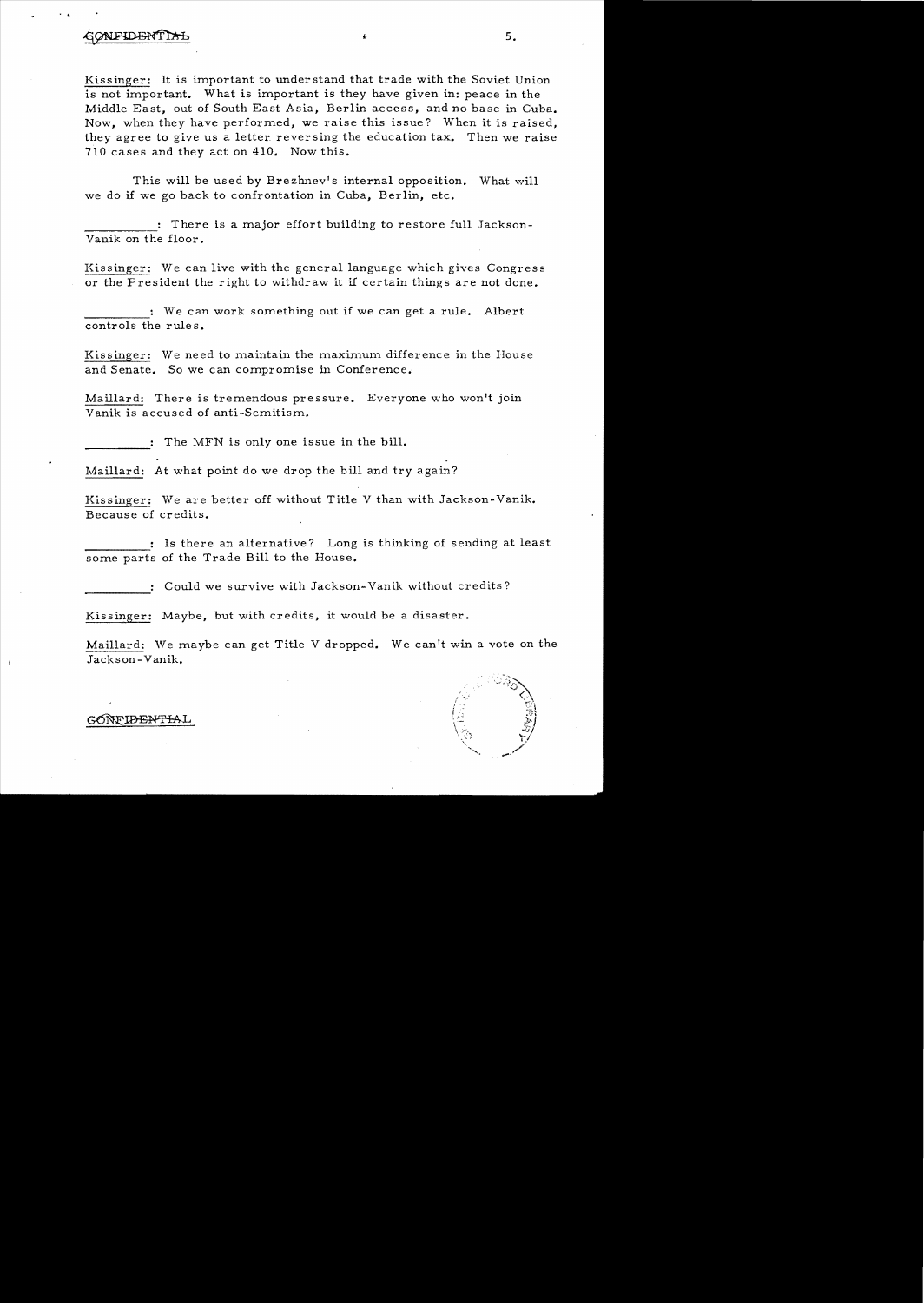# CONFIDENTIAL

·.

Anderson: We are talking about in committee on the floor? On the floor, there is not much hope.

Eberle: If we can get Albert to get a rule to go up or down on Title V, we maybe can do it.

President: If the bill comes down with Jackson- Vanik and credits, it will be vetoed. The Trade Bill is not that important.

An open rule in the House would bring an interesting demonstration.

President: I don't see Albert playing ball.

Maillard: It's worth a try.

CONELDENTI.

President: We'll try. If not, I want the Soviet Union to know we tried and want our opponents to know they are responsible for the consequences.

6.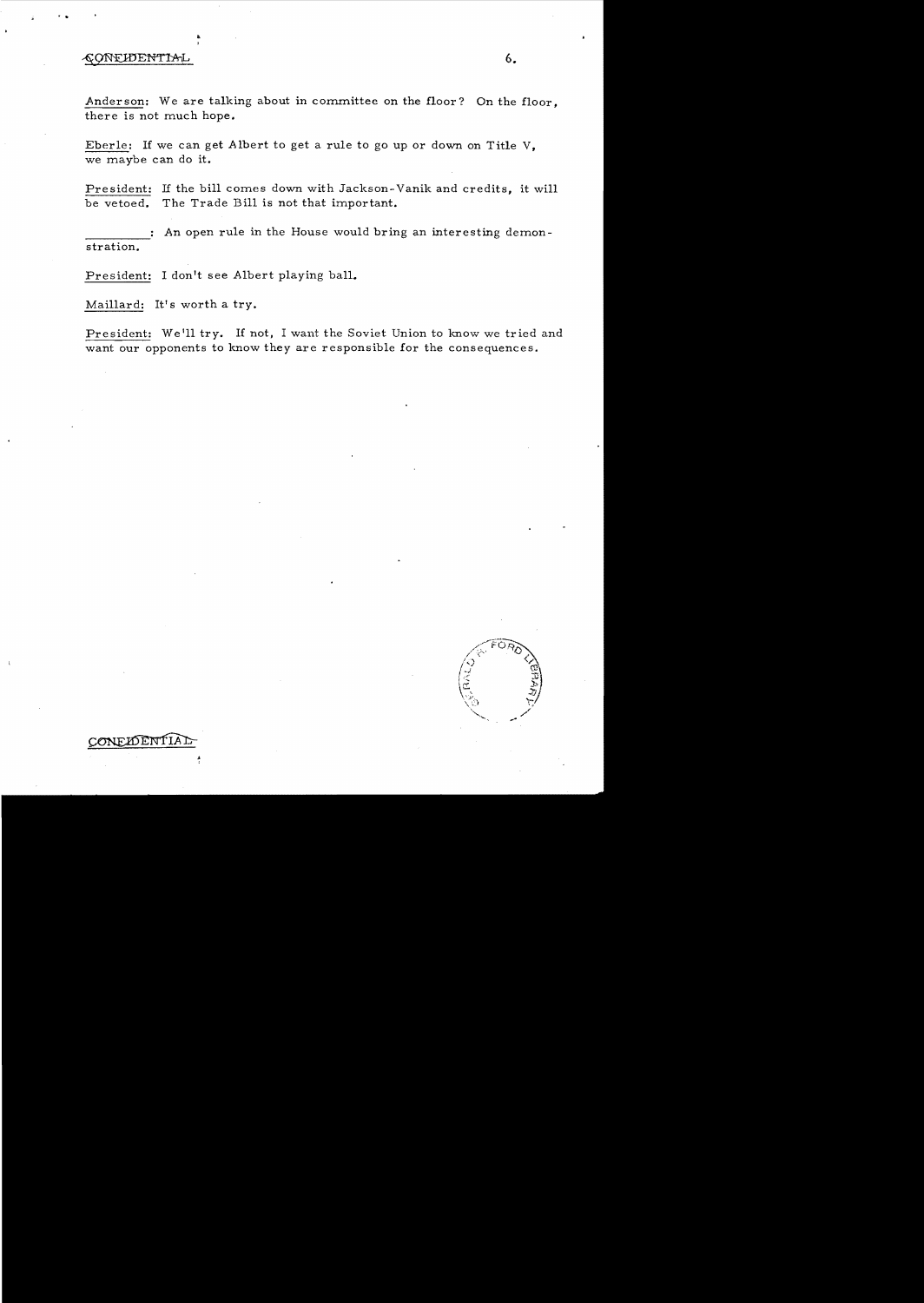$L$ 1973] Keyend Leadership Mtg 27 Sept Whe to any group hadro estable thanks. Tothe think things my what, hoty us f anythe treasure + would be welfers if sorts had form with Crippe / Jerus /7 human de long great job might jer a litt cure quit some point halp from GIH." P I carre to called hong who newelly pass along <u>Which way Randolph po?</u>  $\beta$ ad, help i sa all finishing w/field. Tom major de depoiting this you (1) Crossis competing or indirect-trop with faces currentes (2) Buill faict de fature. P certain compris ainsi is of las's quince is a younge. If we <u>ministerally</u> not, we can't inspirat + Senate und be nogonalles we cant du j joit prou courtuful - ann le fin a FUSSR mitritives - a lité reclame immediation Thurmal - That own pointing, On Hmyheary, chould sul compromie or simensell Schhungen-Bat of w) demand some, only it dropper little room for relation. He us popular 10-15 to motion returns in Eur. May 10g won these dy advantagemes. france cont would huntatment it is a chocother Wrother 40. 2 am 3 yes on 25% over 7 yes in Emope, If in Bia would time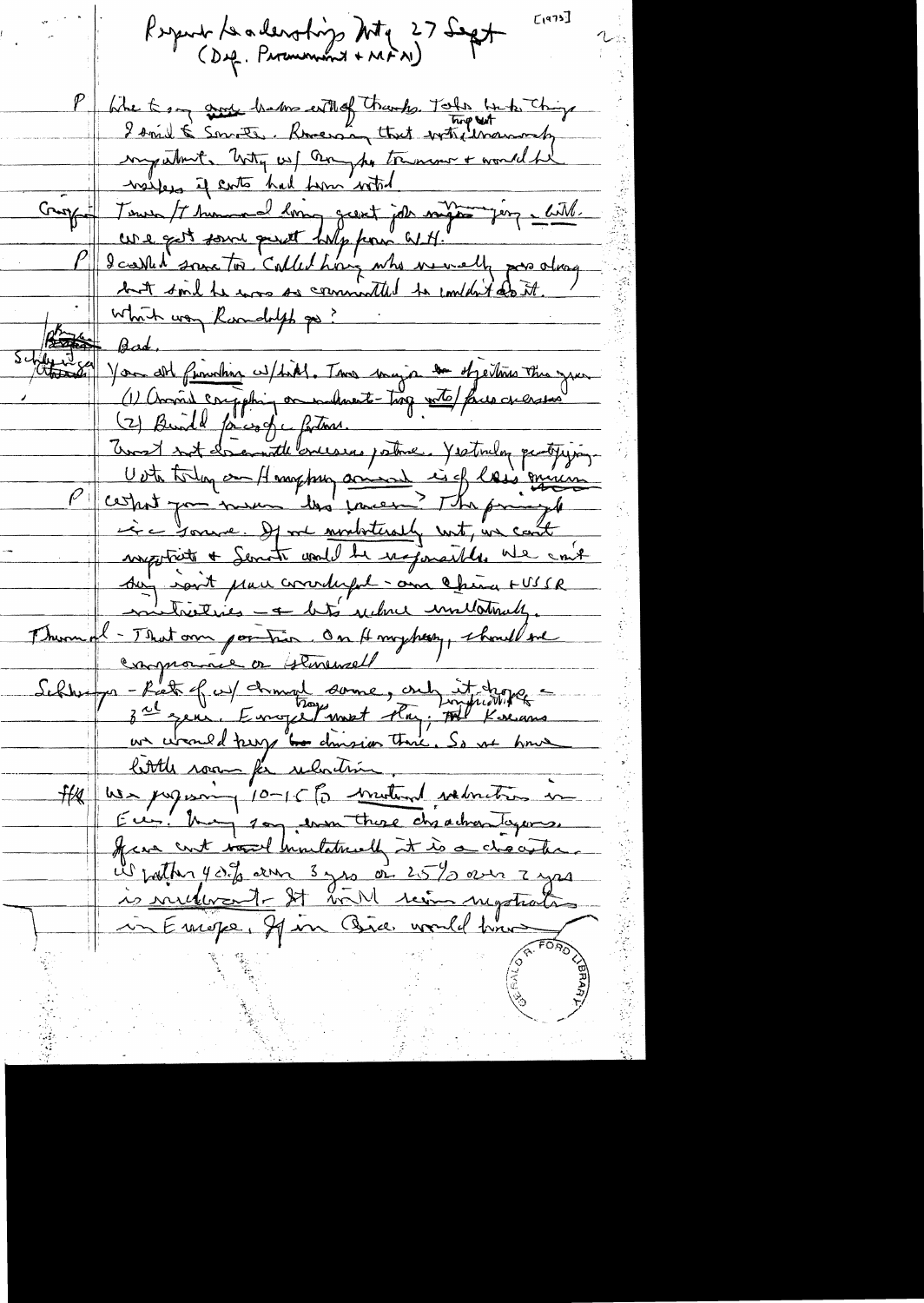socions up of an joyman & Church Most smoth eggs it on chinese Tour all than points born make that mil proc is a trol of dig known - forces ? I took how. u) a sunt tour - Democrats. SEA, Kaen, etc Stere er in SEA, 100,000 frem bernhur, <u>HR</u> thousand of eft. Down bought was war un hungst place. If try won't it abouts un I Bitten provie jan + met juin en offerentite \* In mool so we with wapreted. If we work Chinese will depart no, Joyannes, etc. for a fest, etc. are me going to human mulatisty. Changeday with write & moto che avalor is  $\mathcal{B}$  for war. hork at militagement. USSR is joing when to Trois oppealon tout freme takeour Town progressive Standahrt anderk trut spilledag Busk, Cree, fanto for Piercy were uf to Terre Jan 15. Outi for Sude in Sweet is ahong 50-20, Those who would be in bygget trangle if are rechel in Emers and In the tomogents conthit have saved c submattion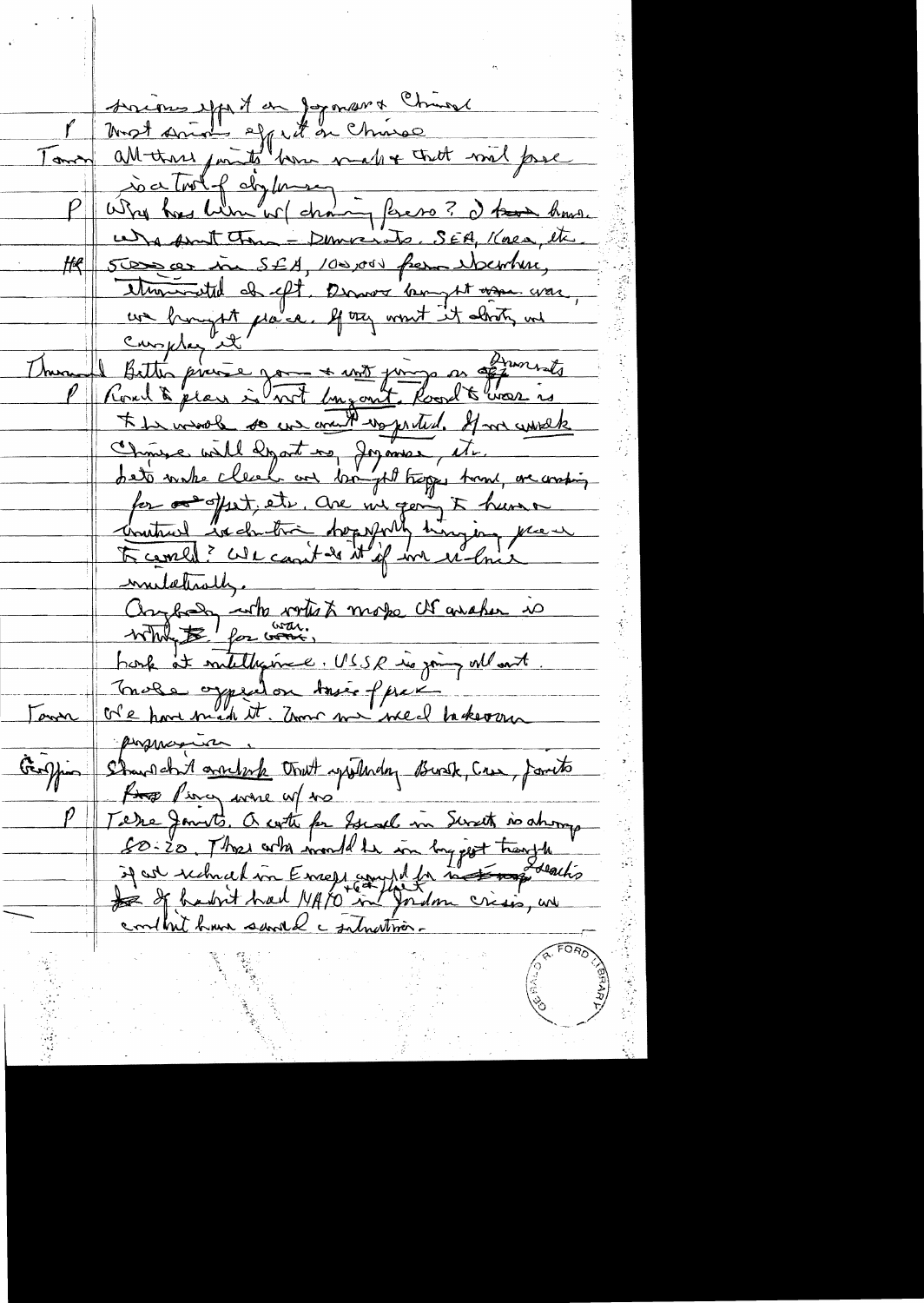Swhis University of 221 hrigh China ? HK cos/o 14 ATO we wondered have had a planshope detruicit me formements viens Bagic prostrio is whether an well have stroyth to me prove une section & plant. bing perse-ort pagement jours. Who Cert un run la tebrance, upon which une Schlappe Terre voter printe,<br>Schlappe Terre voter printe, (novelise vol/1,3 prit voter 952 mil. and of contre SUJU will collapse of ble need also importer now wyno. Thursd-MASF will be close. Straw has to help Falloyet properts to take it andry for Stermas. P I know what we ask to sprayopalor, est for somme my for reduction Vie h'ave game plun + it is working, We made mon juryers tournel place them any time since<br>165. Let's deliver on a sensible lossis, with Invitation une pour estate a Presidente de la Communité de la mainte de la mainte de la mainte de la mainte de P Ves. 9 hits à cettode chaten de Comme expedit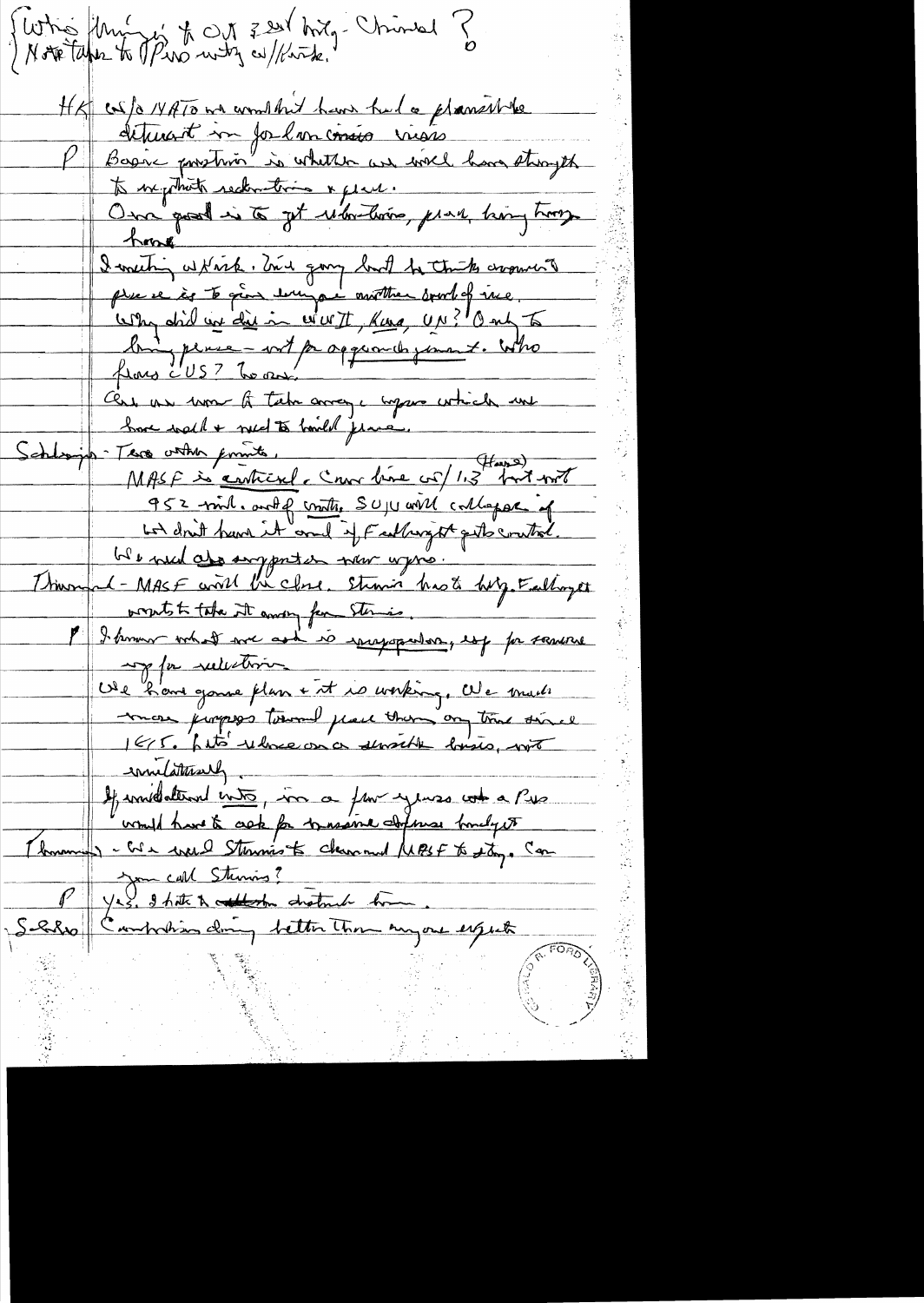But not need commo for lamborar, Warriots let weapon know this P Cambodian doing it on spirit. 1800 hashes Other obehatrich from K', Chan, Let's have tend trity of maker portante. HR MFN- Protien porpretion when you can error piece you sord un would jurise trade only if critain conditions were not. That hockage wire universaly continued. Université de la vie de la de la de la finite opposite van Pier immental cille of qutting something for trade. Dommant i tra cross that trade in Nech was good & cometal <u>leanen Inst soutie.</u> (Ne agent, but just son it is ineverable that politic politics + commiss go topt the SU say trade an say MAFR. They say track-we say SALT. Tut explaint but implient. Janvier de propre de la formation de la formation septem, it is me, But you don't change them by devoluting anselence from these. If behaves want beg to be & cold cross-ox, but trem me vous vous mont immer in US dépende. We cont had it with way. There has been more formet somfatte pour 50 miles ans policy than ever "before. In China, Demand is ant'oppuration because & ment to Chain Z TUFNio Tomps; (1) Jennise commit (2) Crymoratines (3) habre União. Tegerial Inquession compt point pour all 3 Crostiturio. Objetimento y husings to say me want profito all all esto-that hunts.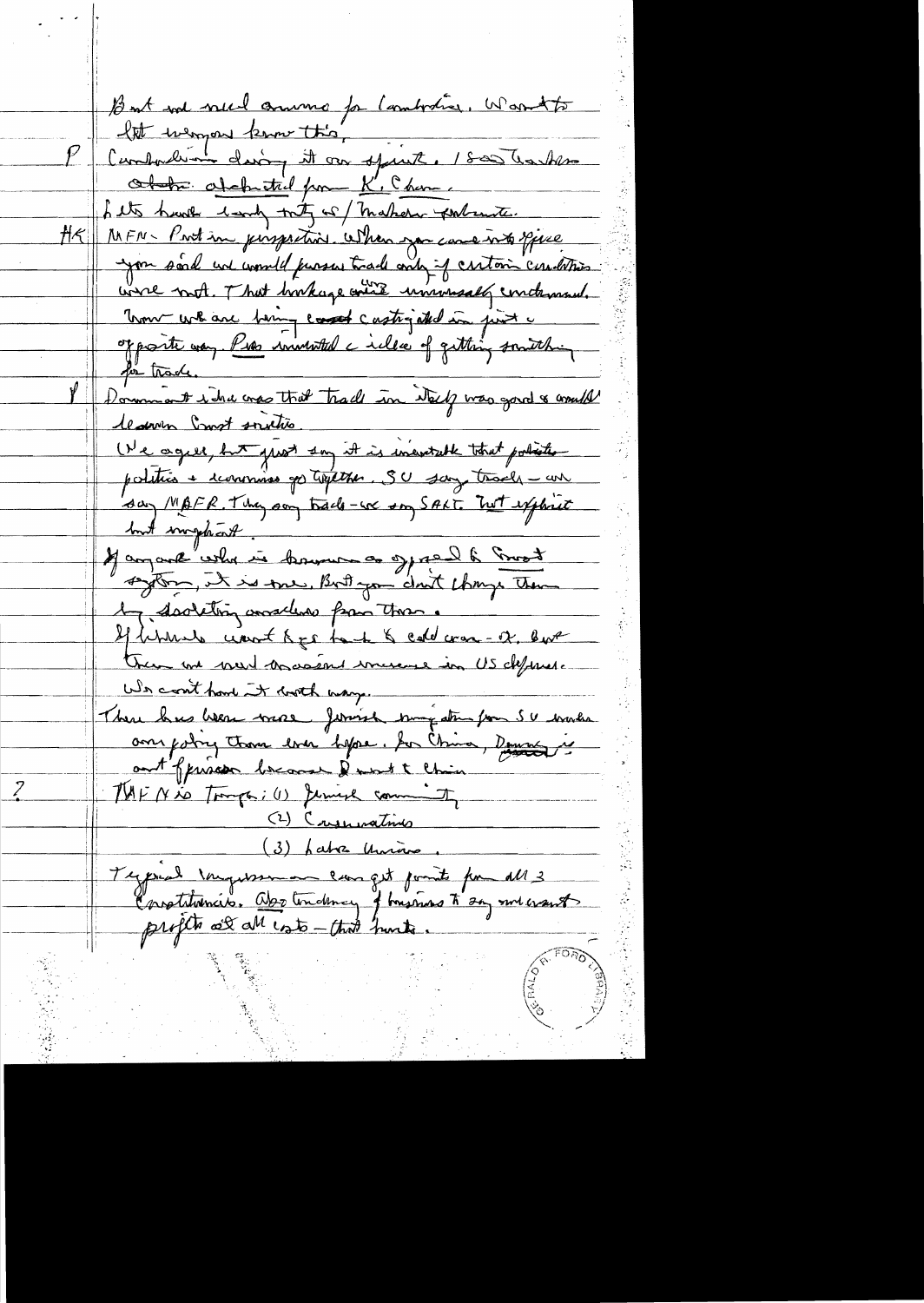The major fight is wheel. IS smalks and 200 (orel) Hume are for Jubour-Voront. PJacken is at lend crossolant. Inngrations to encountered that track a / Schie mot virgislant, cellent is important is the how form toto trous, when they have jupoured, we took this radent? When it is remark, then agent 5 pic to a letter remain a columnistage Thomas wiee  $2/0$  cases + thoughout on 418. Univ this This will be want by our Bros pour interned oppositions (a) put will we als if we go touch to Varish de fluor N'avec commentant es/quel language cotris poins (myse done. <u>0</u> 2. We can write someting and if at un can get a me. albert contects meter. K Med to maritain moy déférence in House & Levoir MFN and no resume in first Usavila 1 at what paint do me dog a bord and ty again.  $\frac{c_{x\text{d}}}{\pi}$ 2 le des attenutiers pour touching of sembing at least  $72$ Marghe, bout a crueit de chécotte.